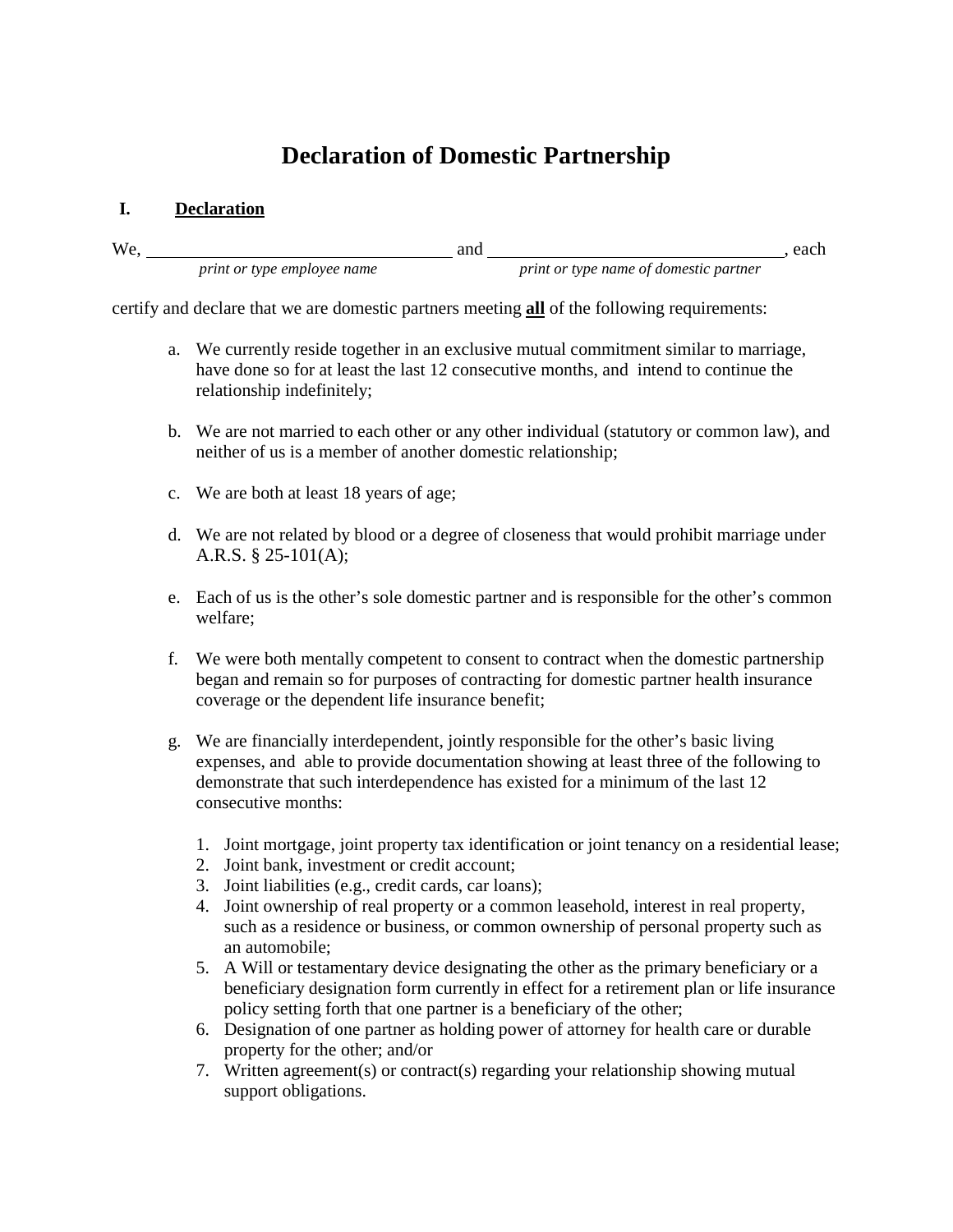## **II. Change in Domestic Partnership**

We understand and agree that we have an obligation to notify Blue Cross Blue Shield of Arizona, Inc., in writing, if any of the criteria specified in paragraphs (a) through (g) above are no longer met, or if the documentation provided pursuant to paragraph (g) as evidence of the domestic partnership, has been superseded or invalidated . Examples of changes that could affect eligibility for coverage of one or more of the domestic partners and any eligible children include:

- a. Termination of the domestic partnership through death or dissolution;
- b. A change in the residence of one of the domestic partners ;
- c. A change in the financial interdependence as described above; or
- d. Loss of employment of the eligible employee.

## **III. Dependent Children of the Domestic Partner**

 *(Section III applies to health insurance coverage only.)*

We understand and agree that the following dependent child(ren)

*print or type name(s) of child(ren) of* 

\_\_\_\_\_\_\_\_\_\_\_\_\_\_\_\_\_\_\_\_\_\_\_\_\_\_\_\_\_\_\_\_\_\_\_\_ of \_\_\_\_\_\_\_\_\_\_\_\_\_\_\_\_\_\_\_\_\_\_\_\_\_\_\_\_\_\_\_\_\_\_\_\_\_\_\_\_\_\_

*domestic partner print or type name of domestic partner*

is (are) eligible for coverage if the child(ren) meet(s) the following criteria:

- Satisfy the criteria listed in the benefit plan for coverage of dependents;
- Is/Are under 26 years of age; and
- If a child is over age 18, the child is not eligible for coverage provided by the child's own employer. $<sup>1</sup>$  $<sup>1</sup>$  $<sup>1</sup>$ </sup>

### **IV. Acknowledgments**

- 1. We understand that a civil action may be brought against one or both of us for any losses (as well as attorneys' fees and costs) due to any false statement contained in the Declaration or for failure to notify Blue Cross Blue Shield of Arizona, Inc. of changed circumstances as required above. I, the undersigned employee, further understand that falsification of information in this Declaration, or failure to notify Blue Cross Blue Shield of Arizona, Inc. of changed circumstances affecting eligibility for coverage for my domestic partner and their children may lead to disciplinary action against me, including discharge from employment.
- 2. We have provided the information in this Declaration for use by Blue Cross Blue Shield of Arizona for the sole purpose of determining our eligibility for certain domestic partner benefits. We understand that the information provided in this Declaration will be treated as confidential by Blue Cross Blue Shield of Arizona, Inc. but will be subject to disclosure: a) upon the express written authorization of one or both of the undersigned; b) upon request of the insurer or plan administrator; or c) if otherwise required by law.

<span id="page-1-0"></span><sup>&</sup>lt;sup>1</sup> This can apply only to a grandfathered plan and only until that plan's renewal on or after January 1, 2014.